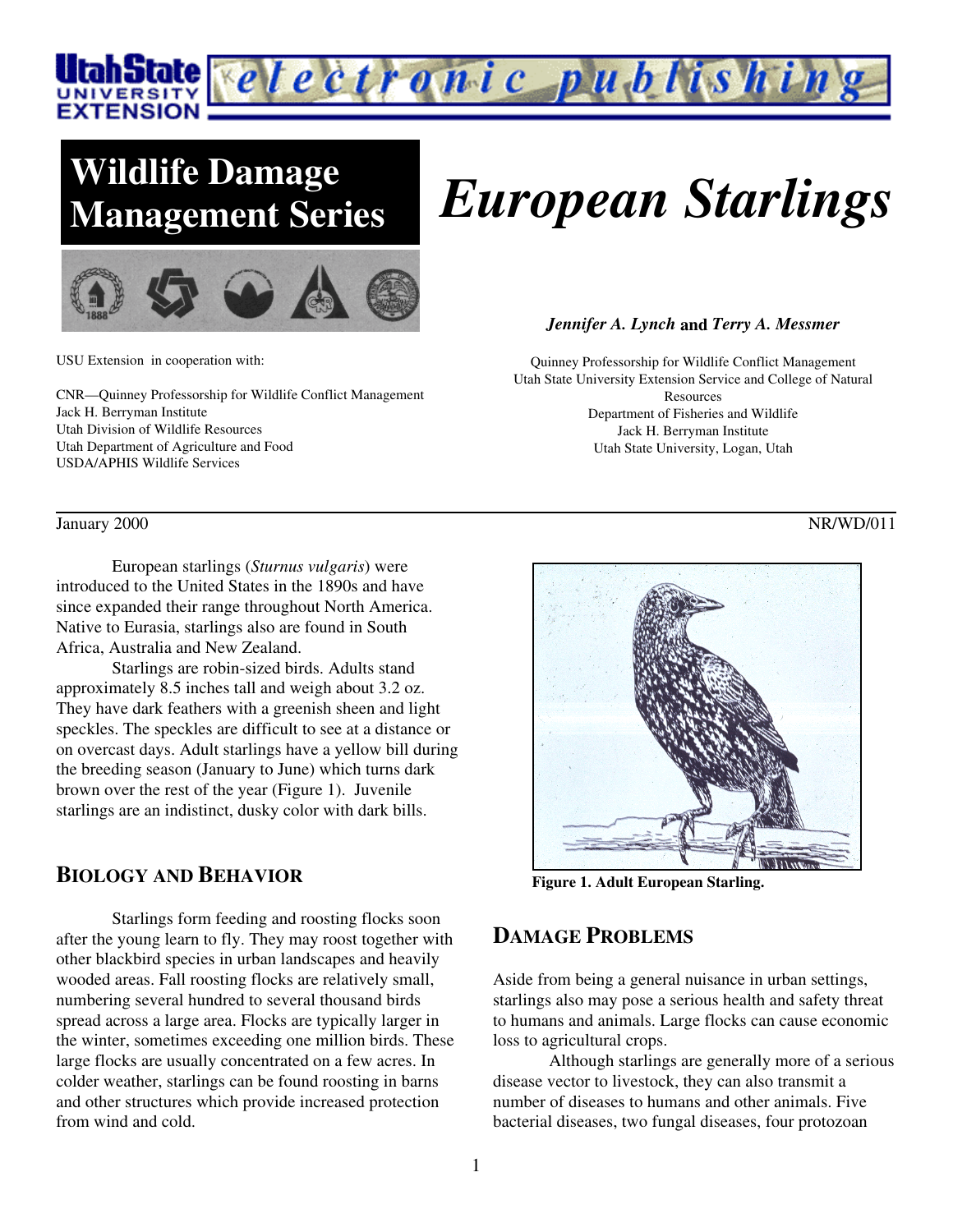diseases, and six viral diseases may potentially be transmitted to humans and other animals by starlings. Histoplasmosis is a respiratory disease which humans can contract by breathing airborne fungal spores that originate in starling fecal matter. The fungus may grow in the soils beneath bird roosts. The spores can become airborne in dry weather, or when disturbed. In most cases, symptoms of histoplasmosis are mild or often unnoticed. However, in some rare cases, histoplasmosis has resulted in blindness and death in humans.

Other health concerns arise when starlings roosts in buildings, industrial structures and in trees near homes in rural and urban sites. Fecal matter, noise and odor along with accumulations of droppings can create safety hazards in industrial structures. In addition, the acidity of the droppings can corrode metals.

Starling and other blackbird roosts located near airports may pose a serious threat to aircraft. Birds may potentially be ingested into jet engines, resulting in aircraft damage or loss and possibly human injury or death.

Starlings have been documented to transfer disease between livestock facilities. In particular, hog operations can be significantly impacted by transmissible gastroenteritis virus (TGE). TGE can pass through the digestive tract of a starling and be spread to hogs through feces dropped on feeds. TGE also may be spread by boots, vehicles, stray animals or by infected swine added to the herd.

Starlings feeding on fruit crops such as grapes, peaches, blueberries, strawberries, figs, apples and cherries may impact yields and damage the quality of the produce. Recently, they have also been reported damaging ripening corn.

Starlings may also compete for nesting sites with native cavity-nesting birds, such as bluebirds, flickers and other woodpeckers, purple martins and wood ducks. Studies have shown that starlings have significant impact on local populations of cavity nesting species when nesting sites are limited.

# **CONTROL METHODS**

#### **Exclusion**

Exclusion is the most preferred and usually the most permanent solution to nuisance wildlife problems that occur inside structures. Exclusion can often prevent nuisance situations from developing. By closing all openings larger that 1 inch with nylon or plastic netting starlings may be excluded from buildings or other structures. Where starlings are roosting or nesting on building ledges, place a wooden, metal or plexiglass covering over the ledge at a 45° angle to prevent the birds from using it. Porcupine wires (Nixalite® and Cat Claw®) are metal devices also available for excluding birds from ledges and roof beams (Figure 2).

Heavy plastic (polyvinal chloride) or rubber strips hung in open doorways of farm buildings have been successful in some areas in excluding birds while allowing people, machinery or livestock to enter. Hang 10-inch wide strips with about 2-inch gaps between them. Although netting placed over doorways may also exclude birds from buildings, it may be torn by machinery or livestock.

Nylon or plastic netting also may be effective to exclude starlings from roosting inside open farm building by covering the underside of the rafters. Netting can be used to cover fruit crops such as cherries or grapes to prevent bird damage. Also, numbers of starlings in an area may be reduced by eliminating access to feed and water using physical barriers.

Always maintain good sanitation. To discourage starling use of feedlots, store grain in bird-proof facilities. In addition, by using bird-proof feeders and feeding grain or supplements in milking parlor, you can reduce the food available. Lastly, any spilled grain should be cleaned up immediately.

#### **Frightening**

Frightening can be effective in dispersing



Starlings are not protected by federal laws and in most cases not by state laws. However, laws vary among states, so check with your state wildlife agency before you begin any control program. In addition, state and local laws may regulate or prohibit some control techniques such as shooting and the use of toxicants.



**Figure 2. Wooden, metal or plexiglass covering over a ledge at a 45 (a) or porcupine wires (b) can be used to prevent roosting and nesting.**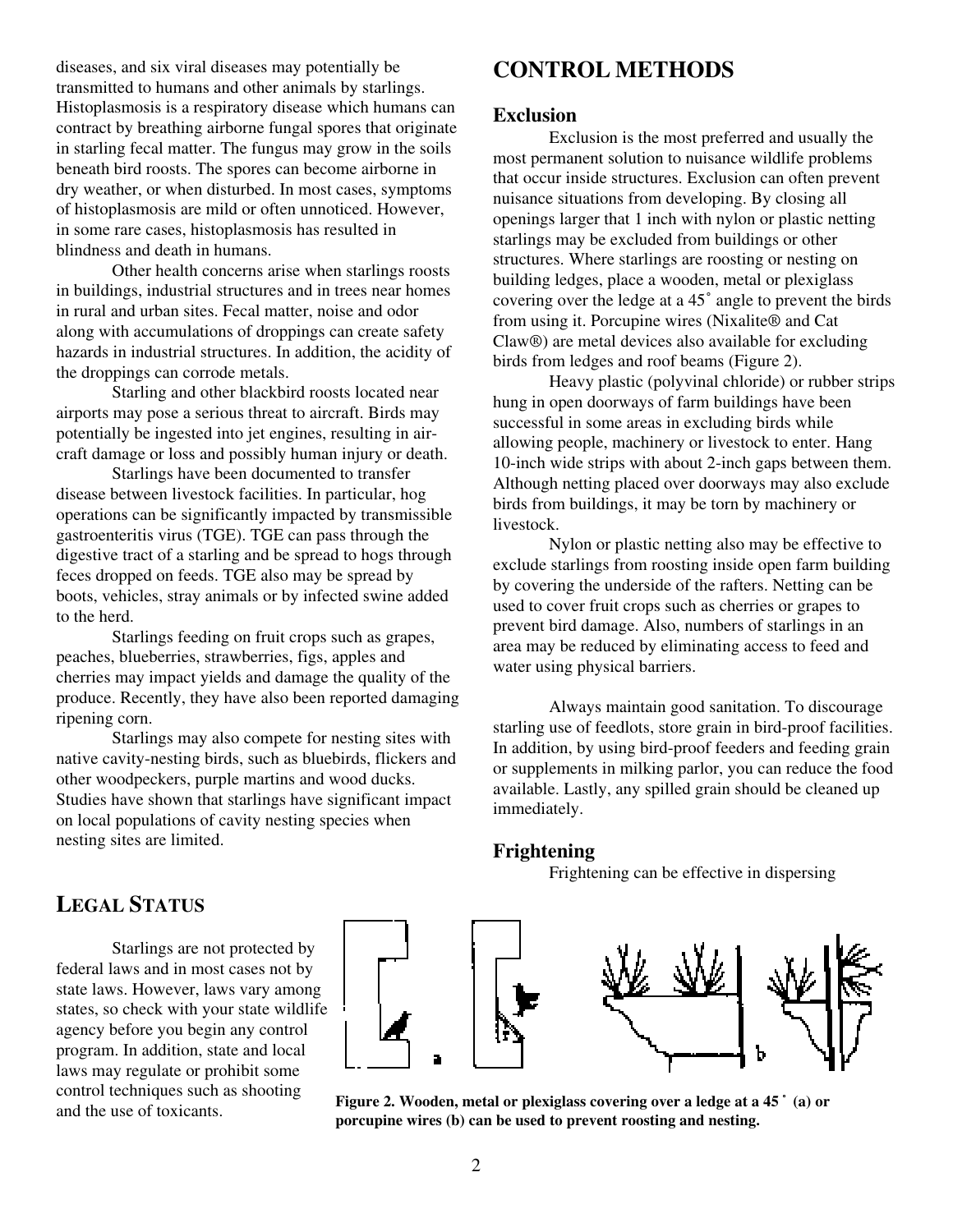starlings from roosts and other small sites. Visual frightening devices include scarecrows, mylar tape, hawk kites, and eye-spot balloons. Auditory frightening devices include recorded distress call tapes, pyrotechnics, and propane cannons. In addition, Avitrol® is a chemical frightening agent used to disperse starling flocks.

For scarecrows to be effective, they must appear life-like and be moved often so that birds do not become accustomed to seeing them in the same place every day. Eye-spot balloons, kites with hawk silhouettes, and mylar tape may be more effective because they are in constant motion. Mylar streamers can be especially effective near roost sites because of the constant movement and sound make the birds nervous.

Recorded distress calls of starlings can be effective when used correctly. Because starlings may become accustomed to a continuous noise, distress call tapes should be played intermittently or in a random pattern. Pyrotechnics (or shellcrackers) and propane cannons which are randomly discharged can also be effective in frightening starlings from an area. Note, if birds are roosting in an urban or suburban area, keep in mind there are laws and ordinances against discharging firearms in close proximity to buildings. Contact your local law enforcement to determine which control methods are acceptable and legal for your area.

Avitrol® is a restricted-use pesticide available in several bait formulations for use as a chemical frightening agent. As with all restricted use pesticides, label instructions must be followed and only certified applicators or persons under their direct supervision are permitted to use this product. When using Avitrol®, only a small percentage of the bait is treated, so relatively few birds will die, but the rest of the flock will be affected. Birds that eat the treated bait will fly erratically and give off distress calls, frightening the rest of the flock away. For technical assistance in using Avitrol®, contact USDA/Wildlife Services or your local county extension office.

Roosting flocks of starlings and blackbirds can be driven from roost sites where they are creating a nuisance by harassing the flock for 3-4 consecutive nights, using a combination of the previously discussed control methods.

Because of the inability of birds to hear high frequency sounds (above 20 kHz), ultrasonic devices are not effective frightening tools.

#### **Repellents**

To discourage starlings from roosting on sites such as ledges, roof beams or shopping center signs, soft, sticky repellents such as Roost-No-More®, Bird Tanglefoot® and 4-The-Birds ® may be effective. These

products, among others, contain polybutenes, a nontoxic material that creates a mildly adhesive surface which is uncomfortable for birds to roost on. Over time, these products may lose their effectiveness and have to be replaced. In addition, porcupine wire and wire loops may also make it difficult for starlings to roost on some sites.

## **Toxicants**

DRC-1339, formerly marketed as Starlicide, is a slow acting pesticide used for starling control at feedlots. Birds that ingest the toxicant die one to three days after treatment, and dead birds are usually found at their roosting, loafing or feeding areas. Since the chemical is metabolized and excreted by starlings in about two hours, it is non-hazardous to predators or scavengers. **DRC-1339 is a restricted use pesticide available** *only* **to employees of USDA/APHIS/Wildlife Services.** Because you must work in conjunction with your state Wildlife Services office in using DRC-1339, contact them for further information.

Toxic perches can be used in certain industrial and other structural roost situations where they do not present hazards to nontarget birds and avian predators such as hawks and owls. Toxic perches are perforated metal tubes 24 or 27 inches long containing a wick saturated with a contact toxicant that enters the feet as the birds perch on the tube. The active ingredient in perches is fenthion which is rapidly absorbed through skin. Fenthion is federally registered as a restricted use pesticide and *is* toxic to humans, birds, fish and aquatic invertebrates. Toxic perches should be used with caution to avoid spillage and exposure to the handler. All bird carcasses should be picked up immediately and buried or incinerated because of the potential of secondary poisoning to other wildlife.

#### **Trapping**

Trapping starlings can be a successful control alternative in locations where a resident population is causing localized damage or where other techniques may not be used.

Two types of traps effective for starling control are nest-box traps (Figure 3) and decoy traps (Figure 4). Nest-box traps are only useful during the nesting season, whereas decoy traps are effective during other times when the birds are flocking. Nontarget birds caught in these traps should be released immediately.

Decoy traps should be at least 5 to 6 feet high to allow for servicing. A convenient size is 6 x 8 x 6 feet. For ease in transporting and storing these traps, the sides and top can be constructed in panels. Decoy traps can be set up on a wagon and moved from place to place,